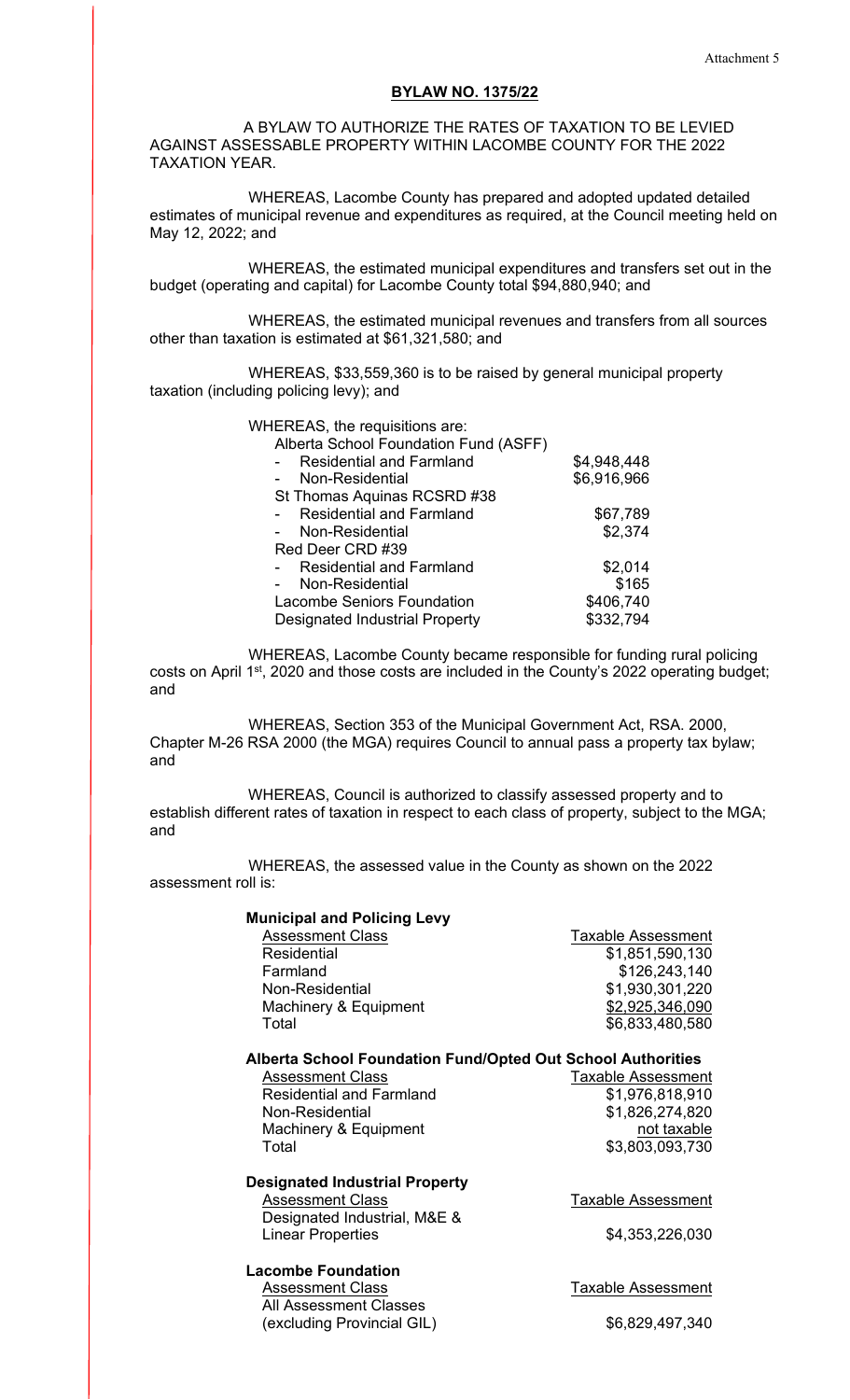WHEREAS, the County had the following under/over levies carried over from previous years:

| ASFF/Opted Out School Authorities (Net) | \$10,788 |
|-----------------------------------------|----------|
| Lacombe Foundation                      | \$511    |
| (+under/ -over levied)                  |          |

 AND WHEREAS the total revenue (including under/over levies) to be raised by taxes is \$46,225,351, apportioned as follows:

| <b>Municipal Levy</b>                    | \$32,756,440 |
|------------------------------------------|--------------|
| <b>Policing Levy</b>                     | \$802.920    |
| <b>ASFF/Opted Out School Authorities</b> | \$11,926,968 |
| Lacombe Foundation                       | \$406.229    |
| Designated Industrial Property           | \$332.794    |

NOW THEREFORE, the Council of Lacombe County, duly assembled, enacts as follows:

#### **1. Short Title**

This Bylaw shall be referred to as the "2022 Property Tax Bylaw."

# **2. Property Tax Rates**

a. The County Manager is hereby authorized to levy the following rates of taxation on the assessed value of all property as shown on the Assessment Roll of Lacombe County:

# **Municipal**

| <b>Assessment Class</b><br><b>Residential</b><br>Farmland<br>Non-Residential<br>Machinery & Equipment<br>Total | Tax Levy<br>\$4,805,540<br>695,010<br>10,835,240<br><u>16,420,650</u><br>\$32,756,440 | Assessment<br>\$1,851,590,130<br>126,243,140<br>1,930,301,220<br>2,925,346,090<br>\$6,833,480,580 | Tax Rate<br>2.595<br>5.505<br>5.613<br>5.613 |  |
|----------------------------------------------------------------------------------------------------------------|---------------------------------------------------------------------------------------|---------------------------------------------------------------------------------------------------|----------------------------------------------|--|
| <b>Policing Levy</b>                                                                                           |                                                                                       |                                                                                                   |                                              |  |
| <b>Assessment Class</b><br><b>All Assessment Classes</b>                                                       | \$802,920                                                                             | \$6,833,480,580                                                                                   | 0.1175                                       |  |
| <b>Alberta School Foundation Fund/Opted Out School Authorities</b>                                             |                                                                                       |                                                                                                   |                                              |  |
| <b>Assessment Class</b><br><b>Residential and Farmland</b><br>Non-Residential<br>Total                         | \$5,021,284<br>6,905,684<br>\$11,926,968                                              | \$1,976,818,910<br>1,826,274,820<br>3,803,093,730                                                 | Tax Rate<br>2.540<br>3.781                   |  |
| <b>Lacombe Foundation</b>                                                                                      |                                                                                       |                                                                                                   |                                              |  |
| <b>Assessment Class</b><br><b>All Assessment Classes</b><br>(excluding Provincial GIL)                         | \$406,229                                                                             | \$6,829,497,340                                                                                   | <b>Tax Rate</b><br>0.0595                    |  |
| <b>Designated Industrial Property</b>                                                                          |                                                                                       |                                                                                                   |                                              |  |
| <b>Assessment Class</b>                                                                                        |                                                                                       |                                                                                                   | <b>Tax Rate</b>                              |  |
| Designated Industrial, M&E &<br><b>Linear Properties</b>                                                       | \$332,790                                                                             | \$4,353,226,030                                                                                   | 0.0766                                       |  |